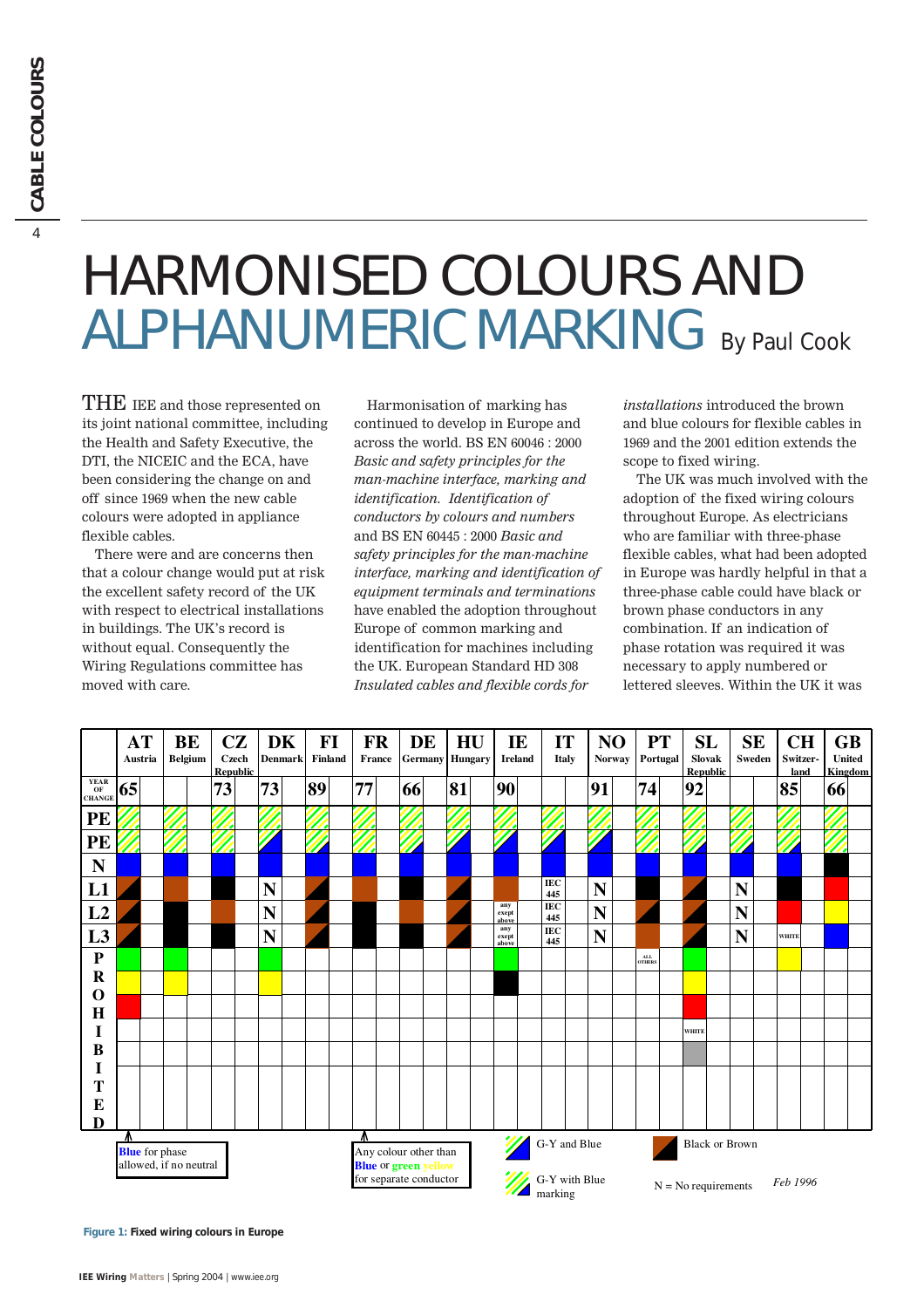thought important that where cable cores were to be identified by colour, three separate colours should be used. As will be seen from Figure 1, every other country had adopted black and brown for phase colours as they were the preferred colours of the International Electrotechnical Commission (IEC).

The UK saw the only way forward to be to persuade the other countries in Europe to adopt three separate phase colours, proposing brown, black and grey (or perhaps pink for the third colour). The UK proposals were adopted throughout Europe and the whole of Europe will be changing its three phase colours to the brown, black and grey being introduced into the UK.

### **CONSULTATION**

The IEE and the BSI followed the customary joint consultation procedures. The draft for Public Comment was published in March 2003 and many comments were received and considered. Not surprisingly the major concern was marking at the interface between old and new colours. Initially the Committee considered that it might be appropriate to tape old and new cables in the new colours. However, a better solution was arrived at which was the adoption of the alphanumeric marking system for old and new conductors at the interface unless there was no possibility of confusion.

## **ALPHANUMERIC MARKING**

The alphanumeric marking system (letters with numbers) adopted was that of standards BS EN 60446 : 2000 and BS EN 60445 : 2000, the long titles of which were quoted above. The new Table 51 – Identification of conductors – includes not only colours but the new alphanumeric marking.

# **ALTERATIONS OR ADDITIONS TO EXISTING INSTALLATIONS**

The new Amendment includes an Appendix 7 which specifically

| <b>Function</b>                                       | <b>Alphanumeric</b> | <b>Colour</b>                |
|-------------------------------------------------------|---------------------|------------------------------|
|                                                       |                     |                              |
| <b>Protective conductors</b>                          |                     | Green-and-yellow             |
| Functional earthing conductor                         |                     | Cream                        |
| a.c. power circuit <sup>(1)</sup>                     |                     |                              |
| Phase of single-phase circuit                         | L                   | <b>Brown</b>                 |
| Neutral of single- or three-phase circuit             | N.                  | <b>Blue</b>                  |
| Phase 1 of three-phase a.c. circuit                   | L1                  | <b>Brown</b>                 |
| Phase 2 of three-phase a.c. circuit                   | L2                  | <b>Black</b>                 |
| Phase 3 of three-phase a.c. circuit                   | L3                  | Grey                         |
| Two-wire unearthed d.c. power circuit                 |                     |                              |
| Positive of two-wire circuit                          | L+                  | <b>Brown</b>                 |
| Negative of two-wire circuit                          | L.                  | Grey                         |
| Two-wire earthed d.c. power circuit                   |                     |                              |
| Positive (of negative earthed) circuit                | $L +$               | <b>Brown</b>                 |
| Negative (of negative earthed) circuit <sup>(2)</sup> | M                   | <b>Blue</b>                  |
| Positive (of positive earthed) circuit <sup>(2)</sup> | M                   | <b>Blue</b>                  |
| Negative (of positive earthed) circuit                | L-                  | Grey                         |
| Three-wire d.c. power circuit                         |                     |                              |
| Outer positive of two-wire circuit                    |                     |                              |
| derived from three-wire system                        | L+                  | <b>Brown</b>                 |
| Outer negative of two-wire circuit                    |                     |                              |
| derived from three-wire system                        | Ŀ.                  | Grey                         |
| Positive of three-wire circuit                        | $L +$               | <b>Brown</b>                 |
| Mid-wire of three-wire circuit <sup>(2)(3)</sup>      | M                   | <b>Blue</b>                  |
| Negative of three-wire circuit                        | L-                  | Grey                         |
| Control circuits, ELV and other                       |                     |                              |
| applications                                          | L                   | Brown, Black, Red, Orange,   |
| Phase conductor                                       |                     | Yellow, Violet, Grey, White, |
|                                                       |                     | Pink or Turquoise            |
| Neutral or mid-wire <sup>(4)</sup>                    | N or M              | <b>Blue</b>                  |
|                                                       |                     |                              |

#### *NOTES:*

*(1) Power circuits include lighting circuits.*

*(2) M identifies either the mid-wire of a three-wire d.c. circuit, or the earthed conductor of a two-wire earthed d.c. circuit.*

*(3) Only the middle wire of three-wire circuits may be earthed.*

*(4) An earthed PELV conductor is blue.*

**Table 1: Table 51 from BS 7671 : 2001 Amendment No 2 : 2004**

addresses the marking at the interface between old and new installations.

#### *Single-phase installations*

An alteration or addition made to a single-phase installation need not be marked at the interface providing that:

- (1) Old cables are correctly identified by their colour, red for phase and black for neutral; and
- (2) The new cables are correctly identified by the colours brown for phase and blue for neutral.

The new colours are already found in appliance flexes and lighting pendants, so electricians are familiar with the relationship between the old and new colours in single-phase installations. For this reason it is considered that there is no need to mark at the interface for single-phase installations marked in the correct colours. However a caution notice is to be fixed on or near the consumer unit or fuseboard from which the circuit is supplied.